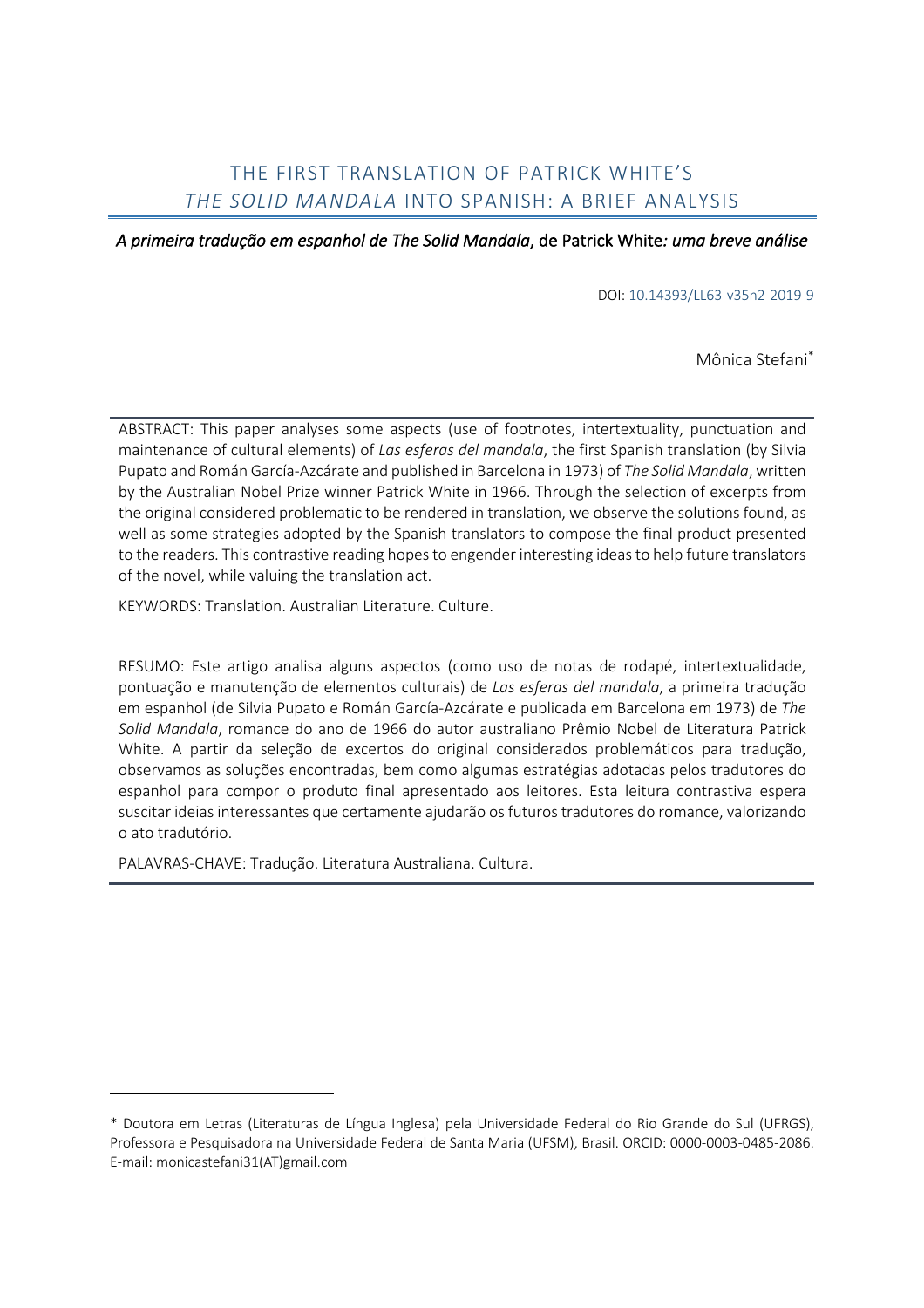### 1 *The Solid Mandala*: general considerations

To talk about *Las esferas del mandala* (1973), the first Spanish translation of *The Solid Mandala* (1966), requires a brief explanation of why we had the idea of performing this preliminary analysis. If we say that it was merely out of curiosity, the reader might feel inclined not to believe in this rather naïve statement. However, we were interested in seeing whether the difficulties presented in Brazilian Portuguese had been identified and dealt with by the Spanish translators when they first got the text in their hands in 1972/1973. Contacts were made via email with one of the translators, who is currently living in Argentina. Notwithstanding, it is not our purpose to reconstruct the whole process of translation into Spanish; after all, the translators themselves can barely recall what they did (and did not do) at that time.

To better situate the reader, an introduction to the narrative structure and plot of the work is presented. Patrick White regarded it as one of his best novels: "In my own opinion my three best novels are *The Solid Mandala*, *The Aunt's Story*, and *The Twyborn Affair*. All three say something more than what is sacred to Aust. Lit." (WHITE, 1983, p. 145). Although we could be led to question his self-assessment, Patrick White had a highly self-critical personality and, therefore, it becomes necessary to identify and analyse that quality of the novel that delights even its own creator. Indeed, White's writing matures in this novel, which narrates the story of the twin brothers Waldo and Arthur Brown, children of English immigrants who live in the fictitious suburb of Sarsaparilla in Sydney, Australia. In his biography, Patrick White states that there are biographical elements in *The Solid Mandala*, starting from the use of twin brothers as protagonists in the novel (which evinces his own superstitious and mystical nature, with his personality split in two halves (Arthur and Waldo Brown), following his own star sign, Gemini: "I see the Brown brothers as my two halves. Arthur might have been a portrait of my cousin Philip Garland if Philip's childish wisdom had matured; […] Waldo is myself at my coldest and worst (WHITE, 1983, p. 146-147).

In terms of structure, the novel is divided into four chapters. The first one (*In the bus*) shows events in the present of the novel, that is, the post-war, with Mrs Poulter and Mrs Dun talking on the bus, when, all of a sudden, one of them sees "the Brothers Brown", already old men, walking hand in hand on the street.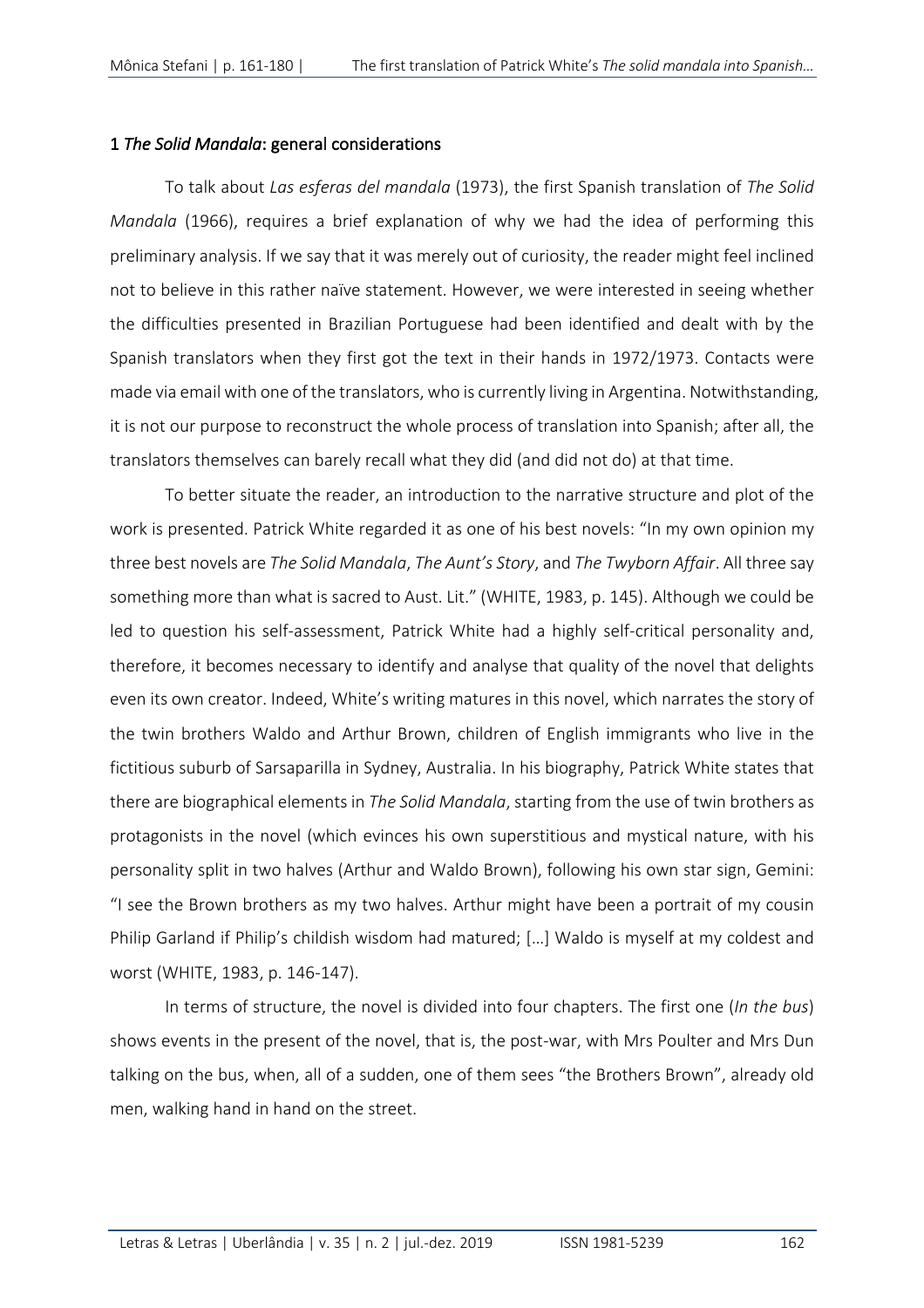The second chapter (*Waldo*) depicts important events in the lives of the brothers from Waldo's point of view. Considered the "intellectual of the family", arrogant and self-sufficient, he nourishes a literary ambition, but, paradoxically, the only thing he achieves is a position at the State Library in Sydney. In the narrative, we can see that there is no linear temporal progression: facts of the present are mingled with facts of the past. There are not any dates nor ages specifically shown (this is the reader's task since Patrick White was not given to detailing that information).

The third chapter (*Arthur*) relates facts from Arthur Brown's perspective, a character considered intellectually limited by Waldo and most characters in the story, except Mrs Poulter. Having a head for figures, at the beginning he also seems interested in stories (perhaps because he was a bit jealous of his intellectual brother), but he is not really worried about following a career. He works at Mrs Allwright's store and is happy to be useful to people. Admired by Dulcie Feinstein, a young Jewish girl who is friends with both twin brothers, and by her family, as well as by their neighbour, Mrs Poulter, Arthur incites Waldo's hatred when he shows up one day at the State Library to read Dostoyevsky's novel *The Brothers Karamazov*.

The fourth chapter (*Mrs Poulter and the Zeitgeist*) begins with descriptions of this secondary character (her life as a neighbour of the Brown family), who spends much time with Arthur, to the point of arousing jealousy in her husband, Bill Poulter, and hatred in Waldo, since this friendship is "indecent" to his eyes. At this point in the story, we have the present perspective from the first chapter, since Mrs Poulter is the one who finds out about Waldo's death. When we read the end of the novel, our immediate reaction is to resume our reading, to be able to apprehend the entire picture.

Patrick White distils his literary art in this novel, making it an interesting and attractive option to a reader who wants to get in contact with his oeuvre, probably for the first time. And that was precisely the objective of launching a new translation into Spanish, as part of a collection of "must-read" books selected by the 2003 Nobel Prize winner John Maxwell Coetzee<sup>1</sup>.

 $1$  According to the editor of El Hilo de Ariadna, Mónica Herrero: "La colección se viene publicando desde 2013 a razón de cuatro títulos por año. La idea ha sido ofrecer al lector estas obras de una forma atractiva, con pocas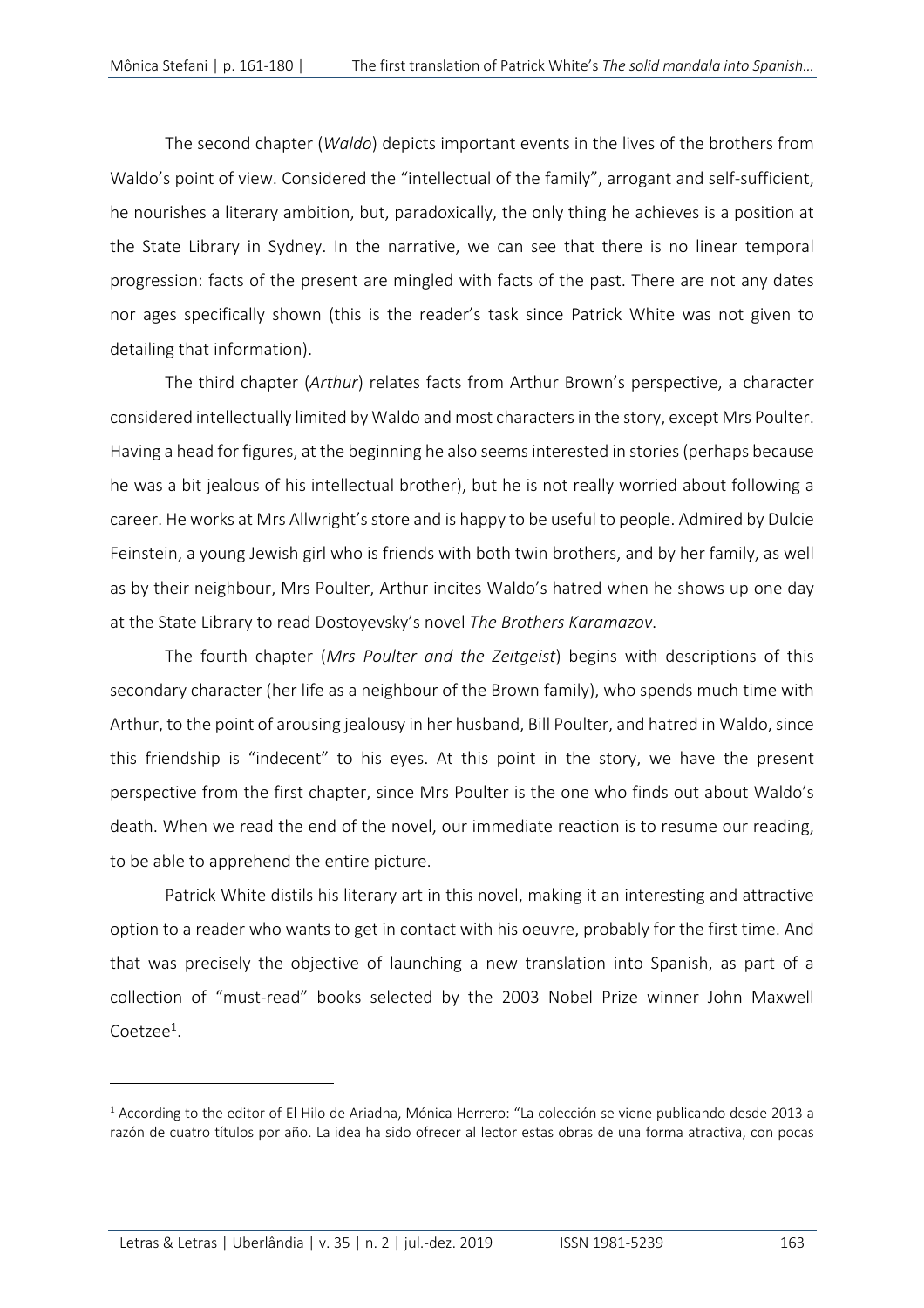As for the translator's task as a reader, Paulo Rónai's words make sense:

[...] the ideal way to read and absorb integrally a masterpiece was to translate it. So, no dynamic reading, in diagonal, to grasp only in general the meaning and run directly to the end: we savour each word, we read between the lines, we penetrate the writer's style, we learn how to know him closely and to love him (RÓNAI, 2012, p. 125, my translation)<sup>2</sup>.

In terms of challenges represented, although Patrick White uses many elements of Australian culture, he was always glad to explain them to his translators, since he was afraid that they might make some kind of mistake. The following excerpt shows that:

> Dealing with translators was always a happy chore, for White wondered darkly what 'dreadful mistakes' were being made when translators did not bother to ask him questions. His precise, patient explanations are little manuals of Australian life and language (MARR, 1992, p. 518).

Taking this into consideration, we can perceive that Patrick White knows that his writing represents a hard task for the translator, and he seems to support the idea that there is something more complex involved in a translation, following what was exposed by Tânia Carvalhal: "appropriations, transpositions, deformations are common to both activities, and the act of reading, in a broader sense, will also be a translation, as to read is to transfer, recognizing an alterity" (CARVALHAL, 2003, p. 47, my translation)<sup>3</sup>.

The "manuals of Australian life and language" necessary to perform the task undoubtedly evoke the topic "culture". To study this fascinating subject applied to translation, we have as a guide (or starting point) the theory devised by the Spanish scholar Javier Franco Axeilá, who claims the following in his article *Culture-Specific Items in Translation*:

> Cultural asymmetry between two linguistic communities is necessarily reflected in the discourses of their members, with the potential opacity and unacceptability this may involve for the target cultural system. Thus, faced with the difference implied by the other, with a whole series of cultural signs capable of denying and/or questioning our own way of life, translation

notas, no se trata de ediciones académicas anotadas sino de ediciones para el pleno disfrute de la lectura y destinadas a cualquier lector interesado en ampliar su universo de lecturas o tratar de ver por qué a un Premio Nobel estas obras le gustaron o las eligió" (HERRERO, 2014).

<sup>2</sup> In the original in Brazilian Portuguese: "[...] a maneira ideal de ler e absorver integralmente uma obra-prima era traduzi-la. Aí, nada de leitura dinâmica, em diagonal, para colher apenas por alto o sentido e correr direto ao desfecho: saboreia-se cada palavra, lê-se nas entrelinhas, penetra-se o estilo do escritor, aprende-se a conhecêlo de perto e a amá-lo" (RÓNAI, 2001, p. 125).

<sup>3</sup> In the original in Brazilian Portuguese: "apropriações, transposições, deformações são comuns a ambas as práticas como também, num sentido lato, o ato da leitura será ainda uma tradução, pois que ler é transferir, reconhecendo uma alteridade" (CARVALHAL, 2003, p. 47).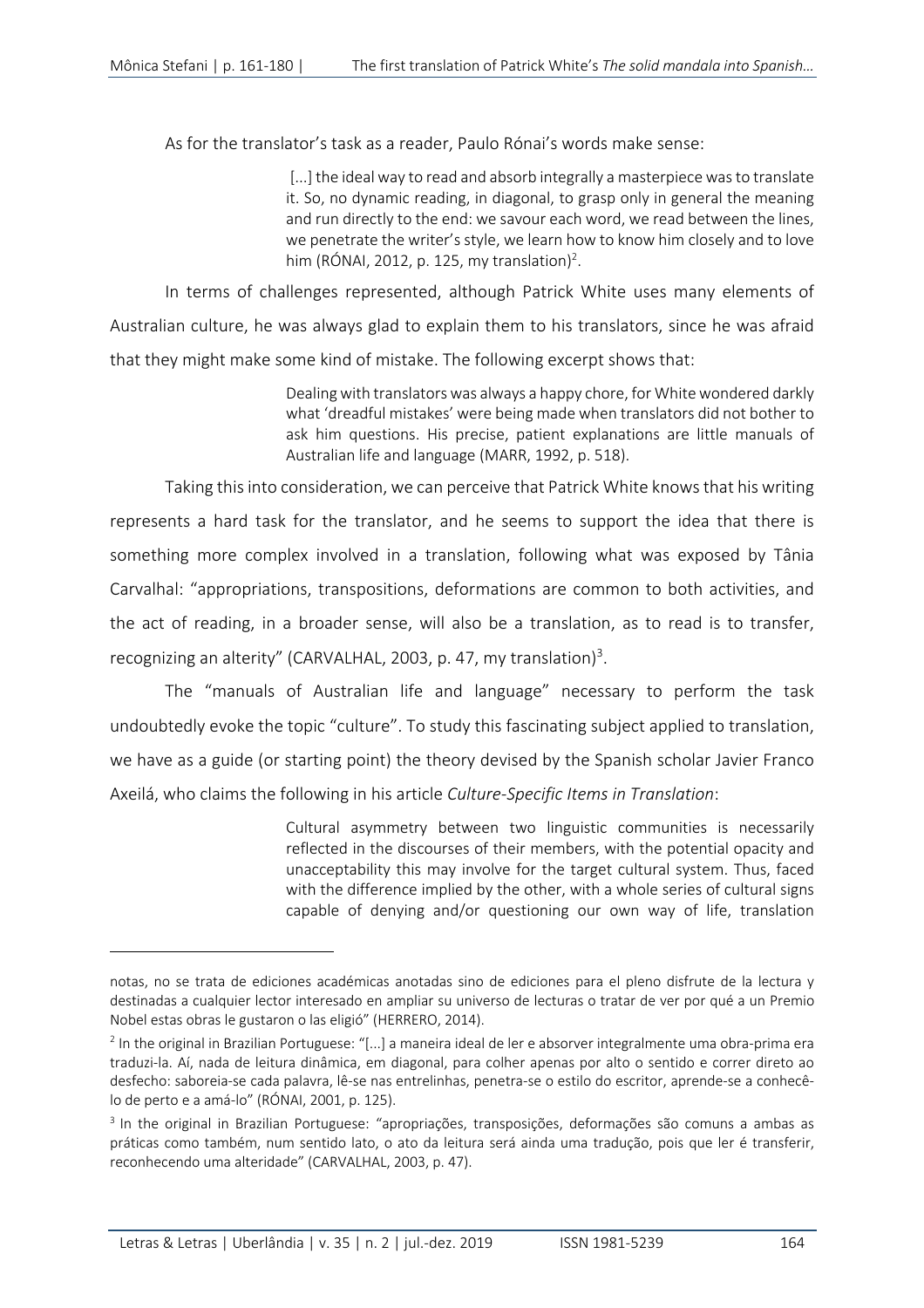provides the receiving society with a wide range of strategies, ranging from conservation (acceptance of the difference by means of the reproduction of the cultural signs in the source text), to naturalization (transformation of the other into a cultural replica). The choice between these strategies will show, among other factors, the degree of tolerance of the receiving society and its own solidity (AXEILÁ, 1996, p. 54).

As part of this detailed reading, in which each word, in addition to being savoured, represents a hurdle to be overcome, culture emerges as a fundamental element, eventually conditioning meanings, as already mentioned in a number of works, with the studies proposed by Axeilá being most representative. Thus, in this literary work, along with the other narrative and stylistic aspects, cultural issues need solutions, even though the ones presented tend to remain unsatisfactory options to the translator - and here alluding to the notion of the "work of mourning" by Paul Ricoeur, which in the end "produces the happiness associated with translating" (2007, p. 10).

### 2 *Las esferas del mandala*: publication context

The publication of the Spanish translation (in Peninsular Spanish) happened in December 1973. The copyrights to the translation were acquired in 1972 by Barral Editores S.A. of Barcelona, which indicates that when Patrick White was announced as the Nobel Prize winner, *Las esferas del mandala* was about to be launched in Spain (which allowed time to prepare the cover and highlight the prestige obtained with the award). Indeed, that shows some approximation to the reading trends and reception in that country.

The task demanded two translators: Silvia Pupato and Román García-Azcárate. As for proofreaders, there is no mention of this kind of professional in the edition, which makes us conjecture that the translators also had to proofread their own work. Or there was a proofreading process, but the names of the professionals involved simply were not divulged.

The early 1970s were quite troubled in Spain, that is, the dictatorial regime led by Francisco Franco would end some years later (in 1976). This might have contributed to some choices, given the control over what could or could not be published. What calls our attention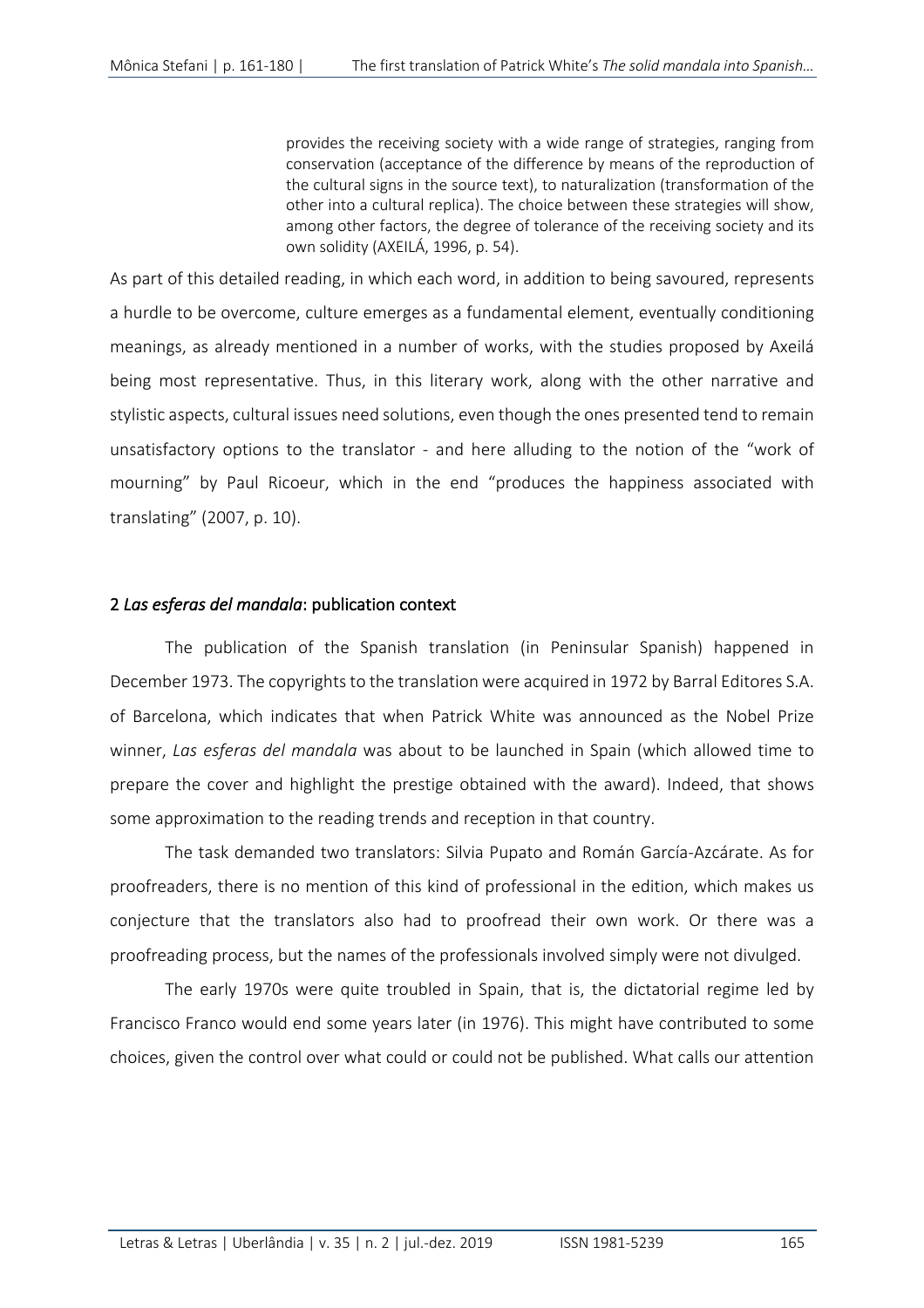is the absence of a presentation note in this first Spanish edition  $4$ . That would be recommendable, so as to offer some kind of critique of the reception of the novel. The only kind of information we find is the presentation of White on the cover of the book (with his publications and summarized biography). In addition to the footnotes, this would be a way to make the translator visible, allowing him/her to explain his/her work method<sup>5</sup>.

Considering this translation context, we proceed to the presentation of some general aspects concerning the final version published. We do not want to account for all the novel, only the excerpts which represent translation challenges, not only in Brazilian Portuguese, but also in Spanish (taking into consideration the linguistic proximity of these two Latin languages).

### 3 *Las esferas del mandala*: footnotes and the translator's visibility

According to the Dutch comparatist and translation scholar Theo Hermans, the footnotes represent ways to attest the translator's visibility, by giving him/her a voice in his/her craft. To him, the footnotes are instances in which "another presence insinuates or parachutes itself into the text, breaking the universal frame and jolting the reader into an awareness of the text's plurivocal nature" (HERMANS, 2010, p. 202). Also, we would say that in the notes, most of the times, we can see frustration, the mourning feeling, being the place to exude our nonconformity to the impossibility to deal with stylistic and semantic traps which the different languages and cultures impose on this professional. The conflict presence vs. absence of notes

<sup>4</sup> Once again, according to Mónica Herrero, from Editoral El Hilo de Ariadna: "me he encargado de la contratación de los derechos de autor de las obras originales y de las traducciones para la colección Biblioteca Personal John M. Coetzee y del seguimiento de la tarea de traducción y corrección de cada título publicado. Esta colección incluirá 12 títulos elegidos por el Premio Nobel de Literatura para cada uno de los cuales él ha escrito especialmente una introducción" (HERRERO, 2014). Therefore, there is a presentation note, precisely explaining the choice of the book and contextualising it.

<sup>&</sup>lt;sup>5</sup> "As for swear words, the following case deserves our attention: 'Yer might be right,' Holmes answered. 'And a woman like that, married to such a sawney bastard, she wouldn't wait for 'em to put acid on 'er.'" (WHITE, 1974, p. 147)

<sup>–</sup>Puede que tengas razón – respondió Holmes –. Pero una mujer como esa, casada con un simplón hijo de puta, no esperaría a que la pongan a prueba (PUPATO; AZCÁRATE, 1973, p. 172).

<sup>&</sup>quot;Hijo de puta" for "bastard" might be a rather strong equivalent, but that is what is commonly used to keep the same level of offence, considering the possibility of stronger equivalents in Spanish (not to mention the various linguistic varieties which provide many options).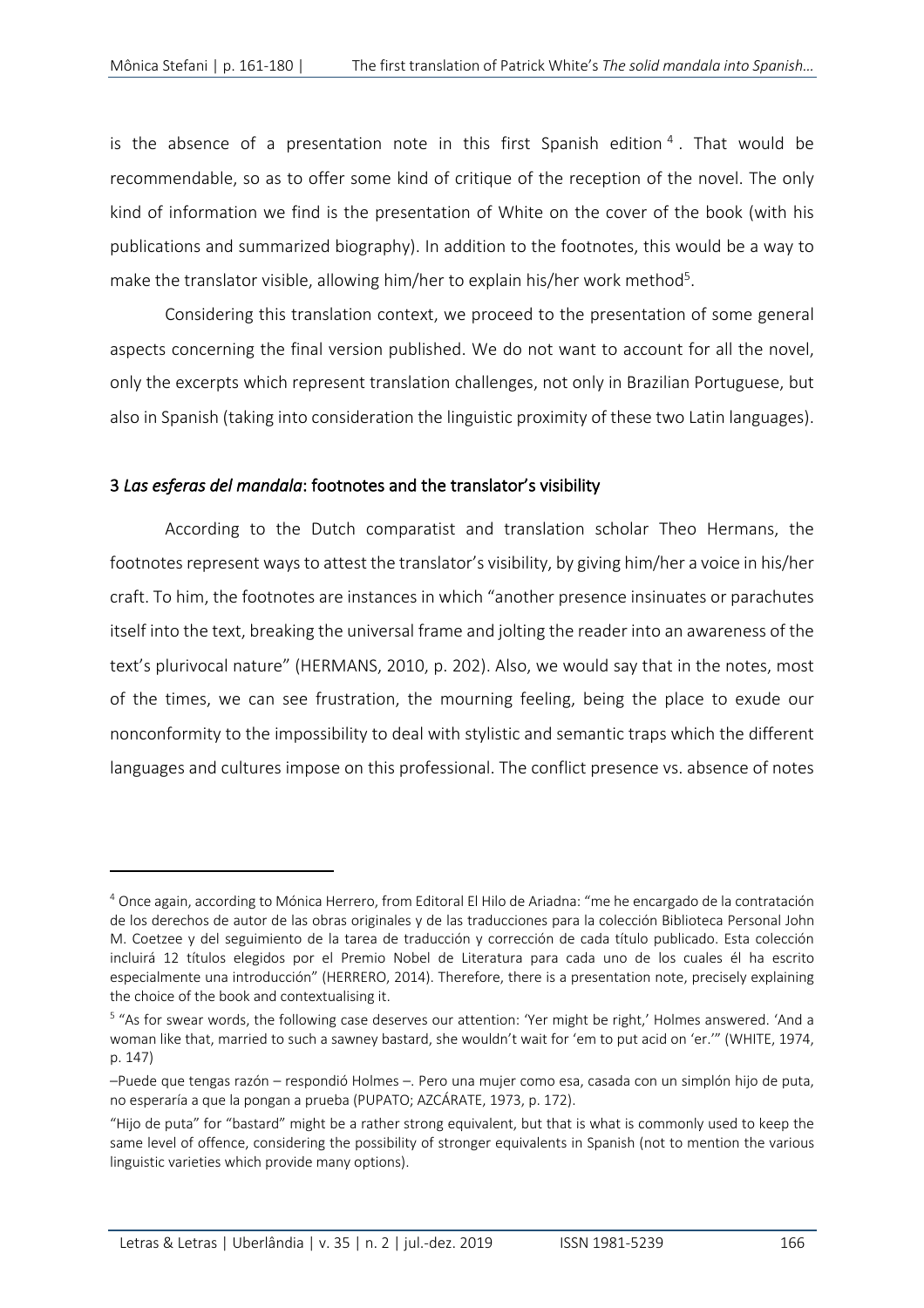is classic, and represents one of the first decisions taken in all the publication process. Thus, the editorial policy would be decisive in this sense.

In this section, we look at the use of the footnotes in *Las esferas del mandala*. After the reading, we see 7 occurrences: 3 are part of the novel and, ironically, are translations: they clarify to the reader what the twins' father, George Brown, is trying to learn when he starts to read the book *Teach Yourself Norwegian*:

> When he had sweated it out George Brown turned again to Teach Yourself Norwegian. Waldo could recognize by then the shapes of the repeated phrases: Hun hoppet i sjφen...1 Han merket det og reddet henne...2 Jeg har spart penger for a kidpe en gave til min sdster... 3 (WHITE, 1974, p. 78).

- 1. She jumped into the sea.
- 2. He noticed it and saved her.
- 3. I have saved money to buy a present for my sister.

Cuando pudo terminar de decirlo George Brown volvió al Enséñese noruego usted mismo. Por ese entonces Waldo podía reconocer la forma de las frases más repetidas: Hun hoppet i sjφen...2 Han merket det og reddet henne...3 Jeg har spart penger for a kjφpe en gave til min sφster... 4 (PUPATO; AZCÁRATE, 1973, p. 90-91).

- 2. Ella saltó al mar.
- 3. El lo advirtió y la salvó.
- 4. He ahorrado dinero para comprar un regalo a mi hermana.

The other footnotes are opportunities to show to the reader the nuances of the text, the cultural idiosyncrasies which prevented the translator, although his/her cultural effort and/or source research, from arriving at a, we dare to say, palatable alternative. Following Tânia Carvalhal's words: "Thus, no translator can be entirely sure of having found the perfect solution, because the knowledge we have today about languages, about the literary creation and transcreation processes have shattered the former certainties" (CARVALHAL, 2003, p. 218, my translation)<sup>6</sup>.

<sup>6</sup> In the original in Brazilian Portuguese: "*Assim, nenhum tradutor pode estar inteiramente seguro de ter encontrado a solução perfeita, porque os conhecimentos que temos hoje das diferentes línguas, dos processos de criação e de transcriação literárias abalaram as certezas anteriores*" (CARVALHAL, 2003, 218).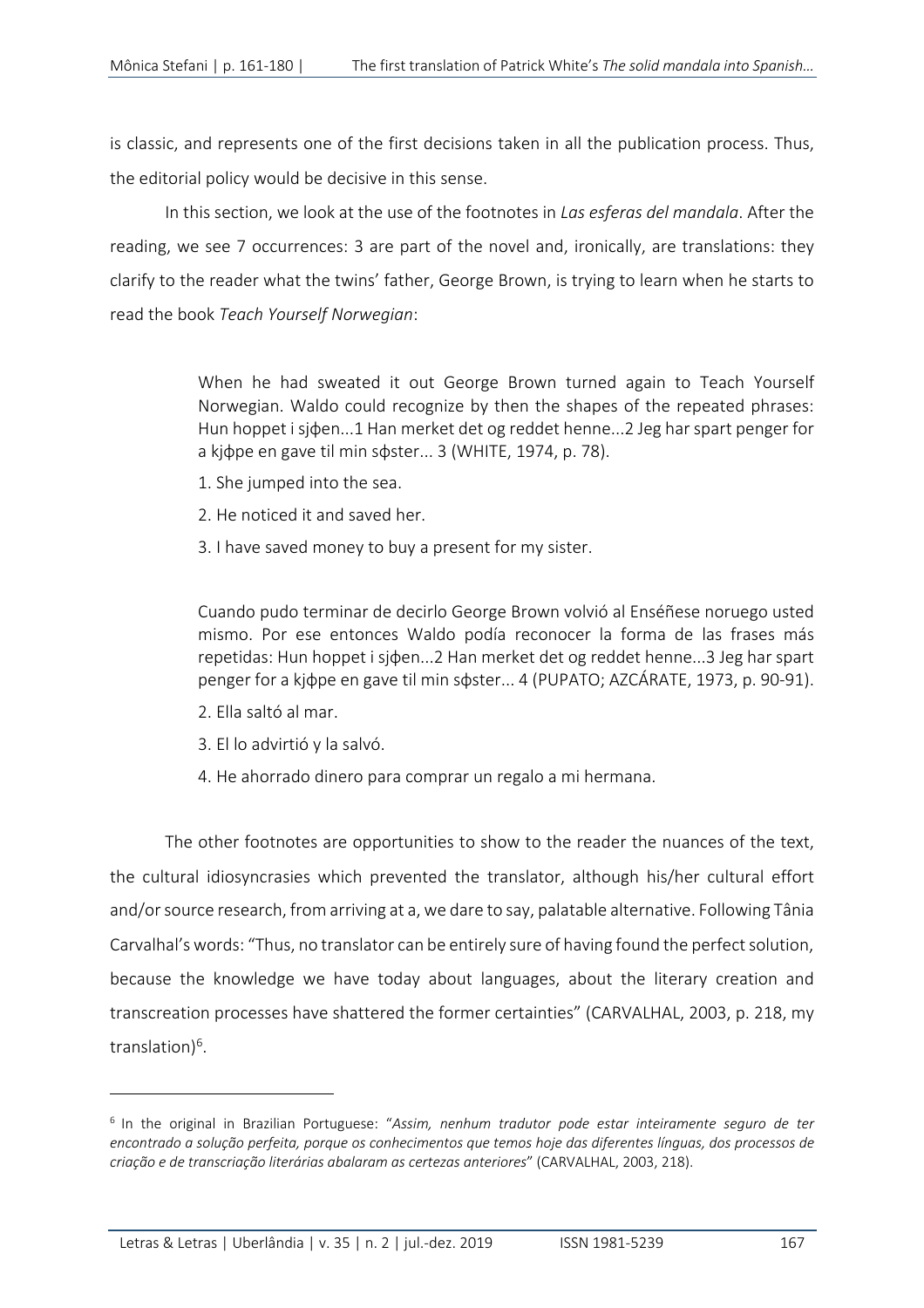The four remaining footnotes are analysed according to the following procedure: we first put the excerpt in English and, then, the excerpt in Spanish, with the footnote being reproduced immediately below the excerpt.

'We haven't thought what colour to paint our house,' it suddenly occurred to Dad.

Mother was stringing beans because they were in.

'What do you fancy, Annie?' he asked.

 $'Oh, II'$ 

Mother held up her long throat.

'Haven't you any ideas?'

'Ideas!' she said. 'Yes!' she said. 'That is what they accused me of.'

'But we must have some sort of colour. Red White green.'

Arthur began to snigger and shake.

It was about this time that Waldo decided every member of his Family was hopeless but inevitable.

'Or brown,' said Dad. 'Brown is a practical colour. And, by George, appropriate, isn't it?

He too was amused at last because he had made an appropriate joke. (WHITE, 1974, p. 38)

– No hemos pensado de qué color pintaremos la casa – dijo súbitamente el papá, tan pronto como reparó en ello.

Como estaban dentro de la casa, la madre enhebraba cuentas.

– ¿Qué color te imaginas, Annie? – preguntó el padre.

– ¿Por qué yo? – repuso la madre irguiendo su largo cuello.

- ¿Acaso no piensas?
- ¿Pensar? dijo ella –. ¡Claro! De eso me acusan.
- ¿Pues debemos pintar de algún color. Rojo, verde, blanco.

Arthur empezó a reírse y a sacudirse.

Fue en esa época que Waldo decidió que todos los miembros de su familia eran incurables pero inevitables.

 $-$  O marrón<sup>1</sup> – dijo el papá -. El marrón es un color práctico. Y muy apropiado para nosotros, ¿no?

También él se alegró, finalmente, por haber hecho un chiste oportuno.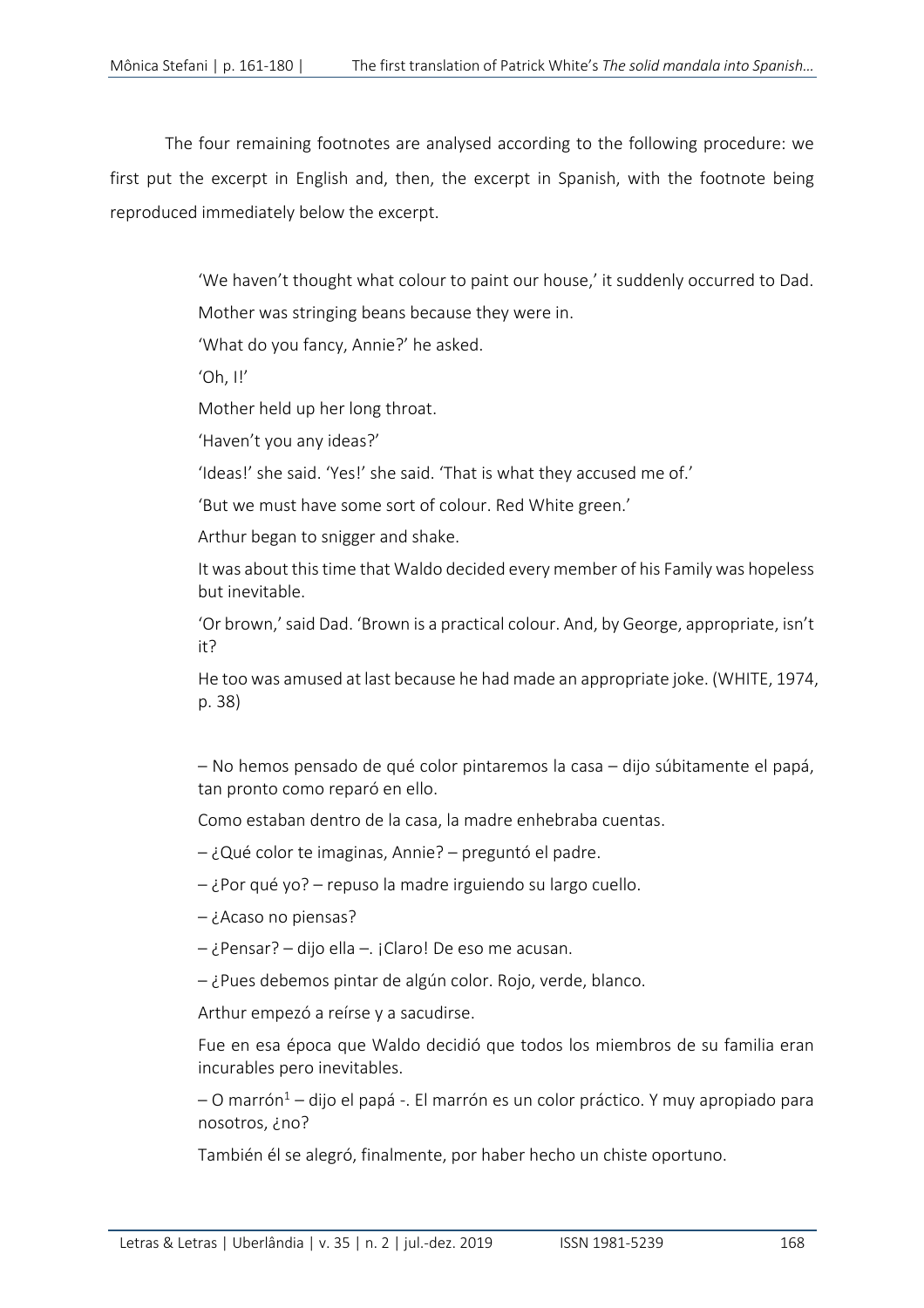– Marrón, sí; es un color práctico – comentó suavemente la madre, mirando sus dedos y sus cuentas. (PUPATO; AZCÁRATE, 1973, p. 43)

1. *Marrón*, en inglés: Brown (*N. del T.*)

Colours often disturb any translator, since they are described in different ways according to different languages, thus representing different views of the world. However, in this case, what we see is the pun with the surname of the family: Brown. The note explains this fact, and leaves to the reader to acknowledge the impossibility to maintain this play of meanings present in the original in English. Also, another play in the excerpt and which was not addressed in a footnote makes reference to the idiomatic expression "by George", which justifies the comment made by the narrator about the happiness or pertinence of the joke made by the father, George Brown. Therefore, there are two semantic possibilities offered by the English language and which could not be satisfied with an equivalent in Spanish: one of them deserved a footnote and the other was omitted, although the content of the utterance has not been greatly affected. The next footnote is presented below:

Mother, who was mending, had to try to smooth things over.

'You wouldn't want to turn into one of those blue men,' she said, 'who are all shadow by five o'clock.'

'I'm not that colour,' Waldo said. 'I'm not a dago.'

'That is not a word,' said Dad, 'I ever want to hear in my house.' (WHITE, 1974, p. 80)

La madre, que estaba zurciendo, trató de suavizar las cosas.

– No querrás transformarte en uno de esos pobres hombres – observó – que a las cinco de la tarde tienen el rostro cubierto por una sombra.

– Yo no soy de esos – replicó Waldo –. No soy un dago<sup>5</sup>.

Esa no es palabra – dijo el padre – que yo quería oír en mi casa. (PUPATO; AZCÁRATE, 1973, p. 93)

5. Extranjero de piel morena (italiano, español, portugués, etc.). (*N. del T*.)

Another issue to be observed and which corroborates the importance to perceive the delicate cultural aspects involved in the theme of the novel is in the aforementioned excerpt.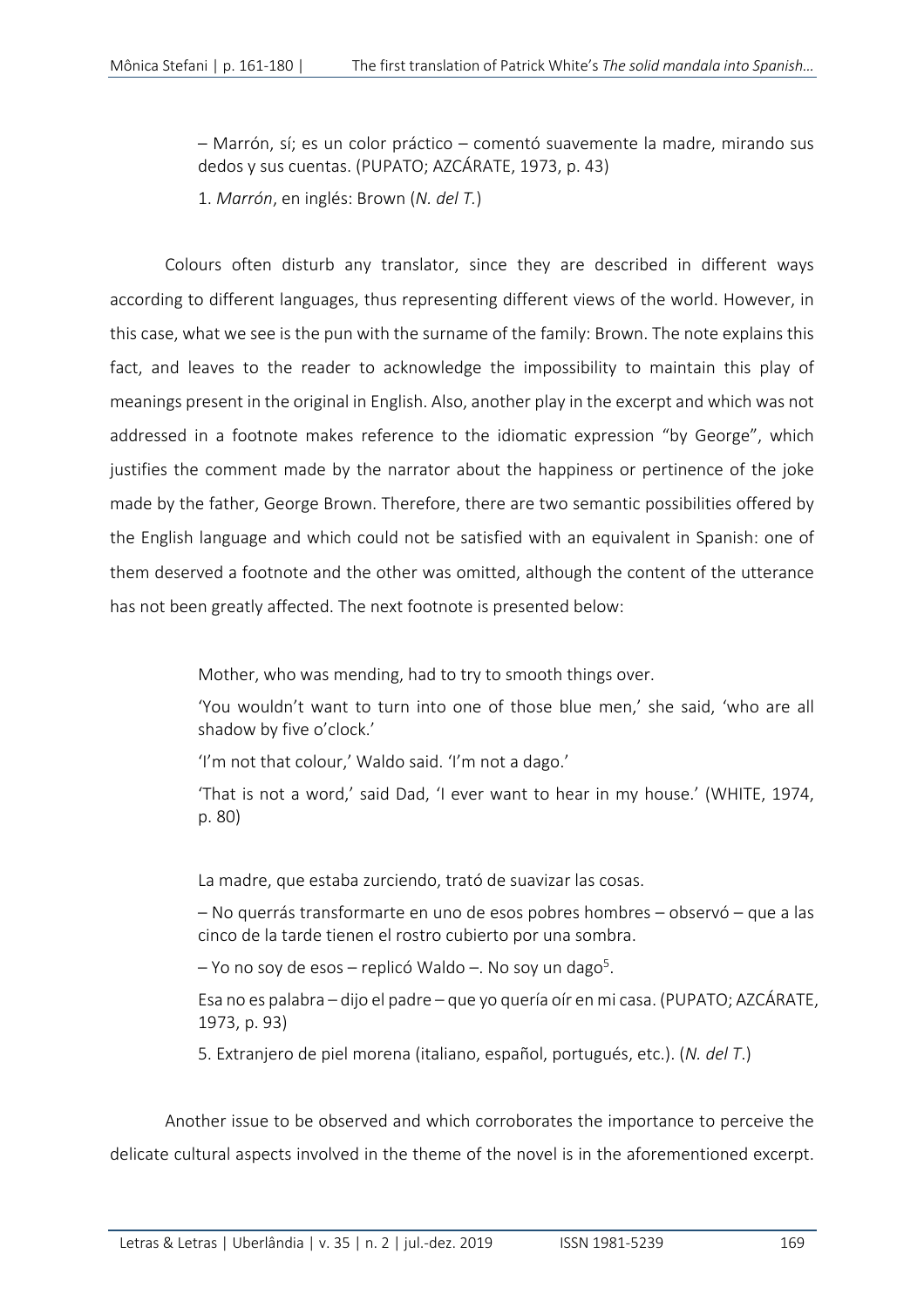The strategy of the translators in Spanish removed the italics in "blue" from the speech of the twins' mother, and somehow transferred this emphasis to the word "dago", present in Waldo's speech. Blue, in addition to a colour, is a way to refer to a social class, that is, the blue collar workers, generally with less intellectual aptitude. The option in Spanish was "pobres", but we do not know to what extent this adjective covers the meaning in the original, as it would not sound proper to see Anne Quantrell, an upper-class<sup>7</sup> Englishwoman saying that (after all, she does not like her neighbours Mr and Mrs Poulter – in the case of Mr Poulter, he would belong to the "blue" class).

As for the word "dago", this represents a big challenge. The footnote was used to explain the impossibility of adopting an equivalent in Spanish, because the reference is supposedly made to the "Latin" ones. The footnote explains the meaning, but does not signal the offensive tone of the word in English (information highlighted by most monolingual English dictionaries). This must be apprehended by the context, given the father's indignation when he sees his son using such a word in that house inhabited by intellectually open people. However, it would not be too much to signal that in the footnote offered, as a way to highlight the difficulty in finding alternatives in the target language (from Latin origin, paradoxically).

A very important element in the novel is the religious factor, or the pursuit for spirituality. In this case, the father, George Brown, was a member of the Baptist Church, but he shows himself more "enlightened" by his intellectuality – mainly in a place "without shadows", like Australia, and says he has thought better, and then abandoned that creed. His sons are exempt from the subject of Religious Education at the school in Australia following his own request. But the issues of discovery and spirituality are a responsibility taken over by Arthur, who carries his solid mandalas, that is, his glass marbles full of meaning and power. In this search, he ends up

 $<sup>7</sup>$  The expression "marry beneath you" is particularly interesting in this case involving different social classes, both</sup> in Spanish and in Brazilian Portuguese. The context in the original is this: 'It was the kind of remark which appealed to Mother. For touches like that she had Married Beneath Her (WHITE, 1974, p. 35). In the translation, we find the following solution: "Era por comentarios como éste que se había casado con alguien de menor rango social" (PUPATO; AZCÁRATE, 1973, p. 39-40). The meaning was kept, but there is not a similar expression neither in Brazilian Portuguese nor in Spanish which could be replaced properly. The solution is often to describe the expression, using what Antoine Berman names as "expansion", "an unfolding of what, in the original, is 'folded'. Now, from the viewpoint of the text, this expansion can be qualified as 'empty'. It can coexist well with diverse quantitative forms of impoverishment. I mean that the addition adds nothing, that it augments only the gross mass of text, without augmenting its way of speaking or signifying" (BERMAN, 2000, p. 282).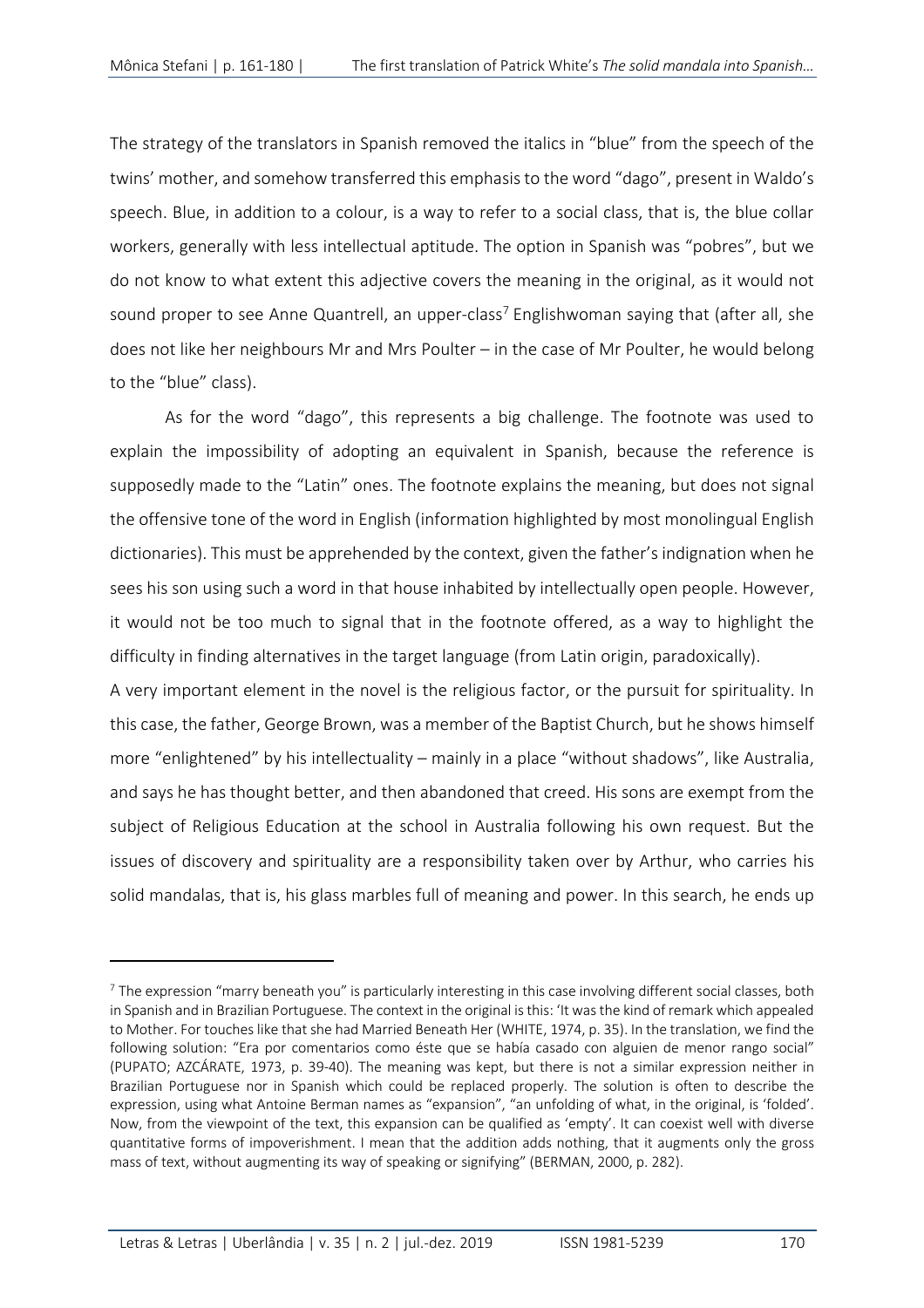questioning the innumerable religious possibilities which start to come up in the country. One of them, the Christian Science, is adopted by Arthur's boss, Mrs Allwright:

> 'But it was Mr Allwright who died,' Arthur continued. 'Lacing up his boots. Mrs Allwright took up Christian Science. She'd do anything not to wake up and find she was dead.' (WHITE, 1974, p. 114)

> – Pero fue Mr. Allwright el que se murió – continuó Arthur –. Atándose las botas. Mrs. Allwright se convirtió a la Ciencia Cristiana<sup>6</sup>. Daría cualquier cosa por no despertarse y ver que está muerta.

> 6. *Christian Science*: Credo de una secta moderna que combina la práctica de la religión con un procedimiento mental para la curación de todas las enfermedades. (*N. del T*.) (PUPATO; AZCÁRATE, 1973, p. 133).

This note, unlike the others, has a more explanatory, didactic character: it offers information about this religious trend, which is relatively new also to Australians. It is the only footnote in terms of explanation in the translation and its presence maybe is justified by the novelty of the concept in relation to the other traditional religions, such as the Church of England and the Baptist Church, mentioned in the novel. As Spain at the time of the translation was still under the Franco regime, which has as its base a strong Catholicism, maybe this explains the need of the footnote. Today, if that translation were to be re-edited, this information would probably be omitted. The last note is contextualised next:

Dad took the dictionary down.

'Accuracy in the first place can only be called a virtue,' George Brown recommended. 'Always remember that, Arthur.'

Arthur said yes he would, while concentrating on holding his breath for what might come.

Dad read out: 'Totality is "the quality of being total".'

He looked at Arthur.

'That is to say,' said Dad, he could not clear his throat enough, 'it means,' he said, "that which is a whole",' adding: 'Spelt with a  $w$  – naturally'. (WHITE, 1974, p. 240)

El padre cogió el diccionario.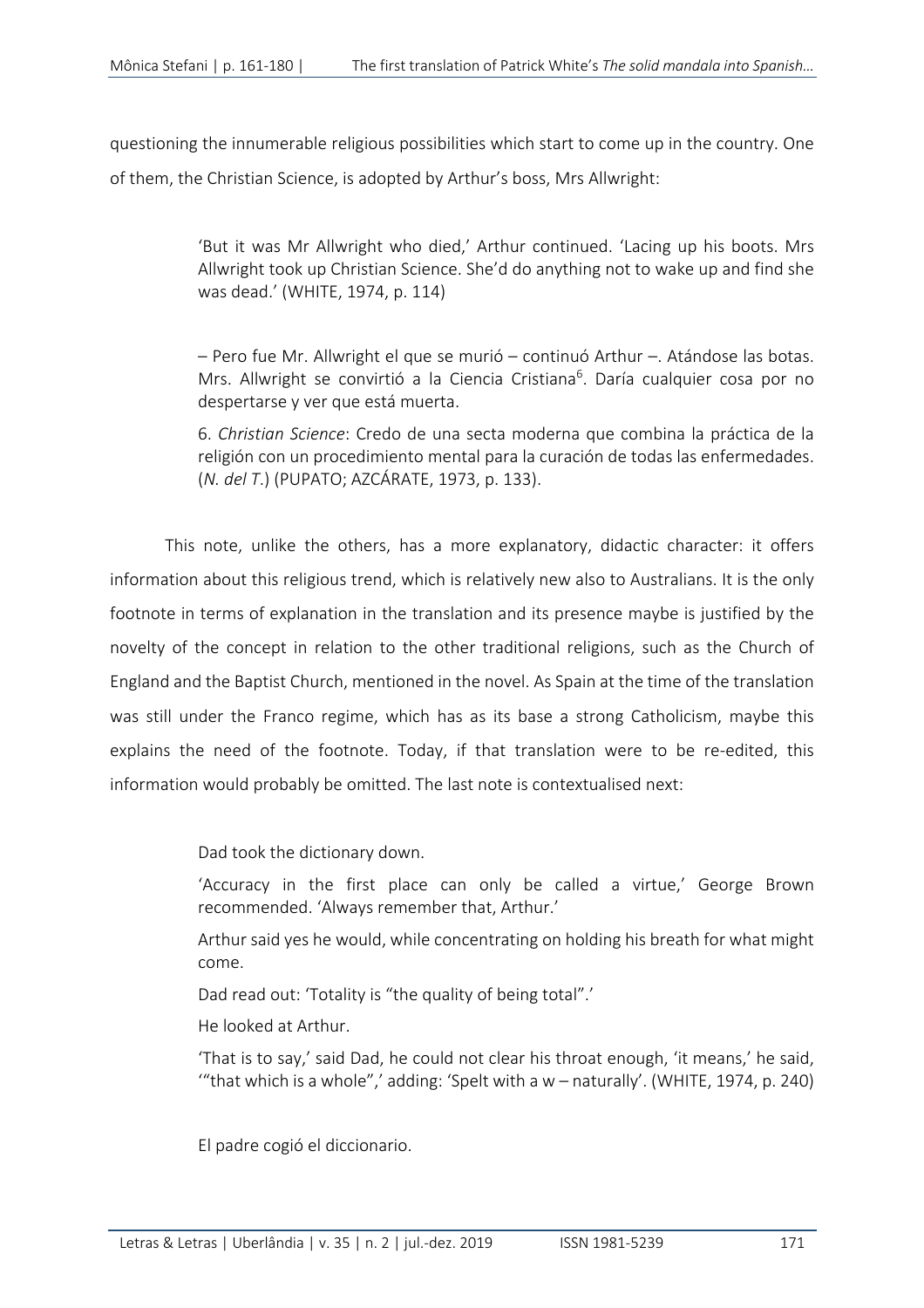- En primer lugar, la exactitud debe considerarse como una virtud – señaló George Brown -. Siempre debes recordar eso, Arthur.

Arthur prometió recordarlo, mientras se concentraba en retener su respiración anticipando lo que venía.

El papá leyó:

– Totalidad es la "cualidad del ser total".

Miró a Arthur.

– Es decir – continuó el padre, y no conseguía aclararse la garganta –, significa todo aquello que es un conjunto – añadió – escrito con w, naturalmente<sup>7</sup>.

7. Juego de palabras intraducible: Conjunto, en inglés, se escribe whole, pero quitando la w, la pronunciación casi no varía, pudiendo inducir a una ortografía incorrecta. (PUPATO; AZCÁRATE, 1973, p. 281)

In this case, we see again the anguish, the feeling of failure emanating from the translators (the threatening word "untranslatable" appears here): there is no way to maintain this nuance of the English phonemes in the translation, with the risk of losing the play of meanings (the opposition between "hole" vs. "whole" is crucial in the discussion, as this would lead to the opposite idea - of emptiness). The solution was to include the footnote and admit the loss. From this brief analysis of the use of the footnotes, we see that the translators find in this resource a way to show their voice, and, at the same time, to explain the ineffectiveness of their efforts to try to devise an equivalent which meets the needs of the effect and meaning identified in the original. In *Las esferas del mandala*, following what was exposed by Theo Hermans: "the illusion of transparency and coincidence as exponents of equivalence" (HERMANS, 2010, p. 196) is shattered many times along the reading. Now we address other aspects related to culture and the relation between Britishness and Australianness which need to be recognized in our reading, and also in our translation.

# 4 The relation between Britishness and Australianness: the challenge of representation in translation

 Patrick White actually lived the differences between being British (and apparently superior) and being Australian (apparently inferior), and that marked even his oeuvre (his rejection as a playwright in his own country – plays from England were preferred at the expense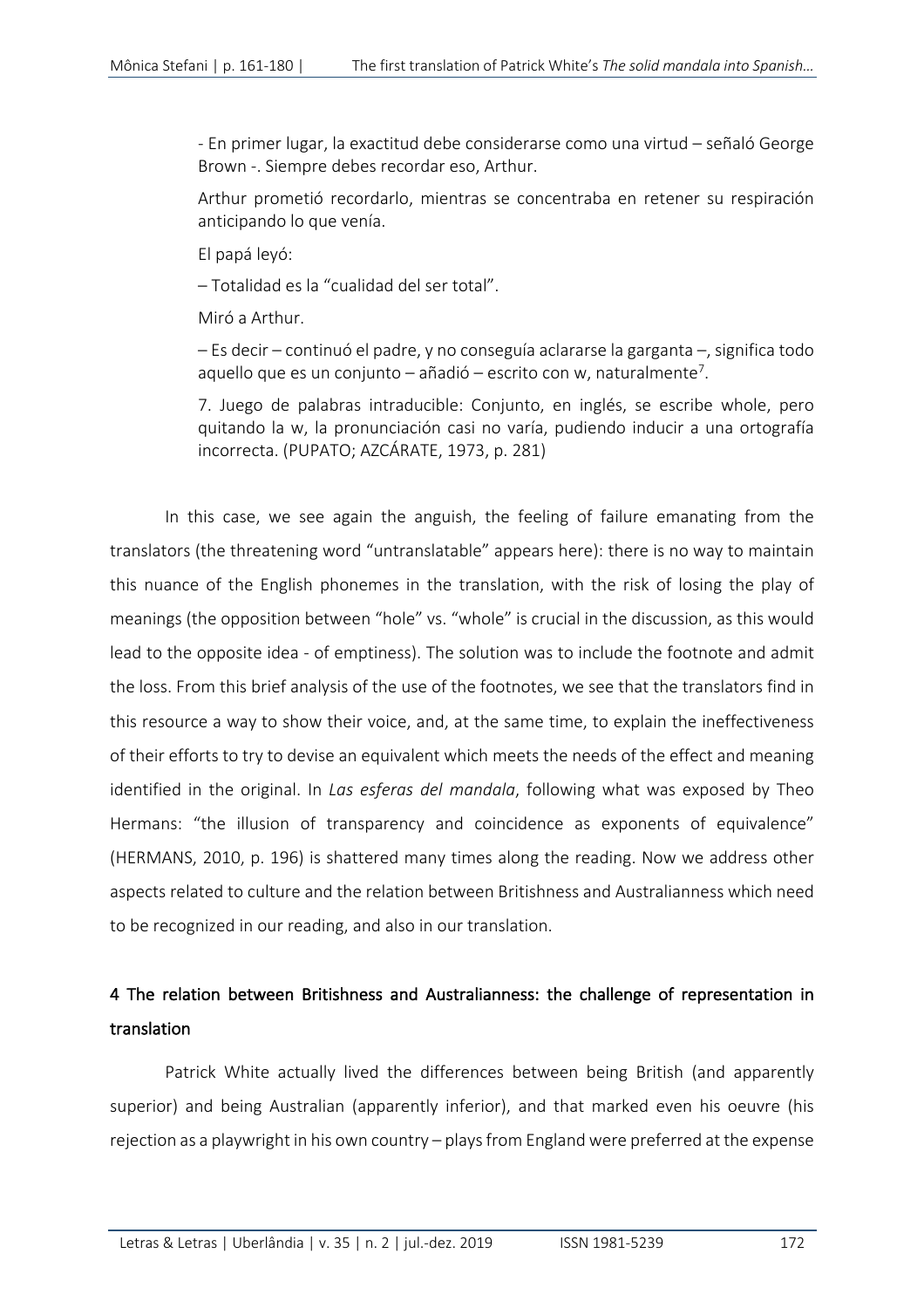of the local productions – made him to take the decision to stop writing and abandon literature, although that impetus did not last long). Born in London, he returned to Australia with his parents when he was 6 months old; until he was a 13-year-old boy, he lived in the New World, assimilating the country. However, as his parents believed he needed a superior education only offered in a place considered superior, White was sent to Cheltenham, in England, where he claims to have spent the worst years of his life. Although he had completed his academic studies in London (he graduated in French and German) and taken the decision to become a writer in England (a relevant fact which motivated even a conference on him in the city, in 2010 ), Patrick White, by deciding to return to Australia, started to point out the deficiencies in the way of thinking which dominated the country (extremely linked to what was thought in the metropolis), advocating a sort of intellectual independence. In *The Solid Mandala*, this feeling appears with his characteristic subtlety, and this should be kept whenever possible in the translation. As already mentioned, small differences in vocabulary between linguistic varieties impose challenges not only to the readers (even from other English-language countries, such as the United States and England) who are not familiar with the theme, but also to the translators. A good example attesting the importance of such conflict in the novel is shown next:

> At that hour, but only then, he seemed to see through anyone. His eyes, Mother said, were black, though Waldo knew that that was imagination; they were brown. They were terribly brown as Dad stood shuddering in the dewy morning under the billycock hat he continued to wear, and which gave him away as a Pom. (WHITE, 1974, p. 41-42)

> A esa hora, pero sólo entonces, parecía poder ver a través de cualquiera. La madre decía que sus ojos eran negros, pero Waldo sabía que eso era pura imaginación; eran marrones. Y se veían terriblemente marrones mientras el padre temblaba con el rocío de la mañana, bajo el sombrero hongo que seguía usando siempre y que revelaba indiscretamente su semejanza con un Pomerania. (PUPATO; AZCÁRATE, 1973, p. 48)

There is an inconsistency in this excerpt, and the word responsible for this has just three letters in English: "Pom". Looking up this word in a monolingual English dictionary, we see that it is an Australianism for an English person (but with a pejorative tone). However, what we have in the Spanish translation is the disappearance of the reference to the English nationality, where "Pom" (and with the capital letter being kept in the translation) has been interpreted as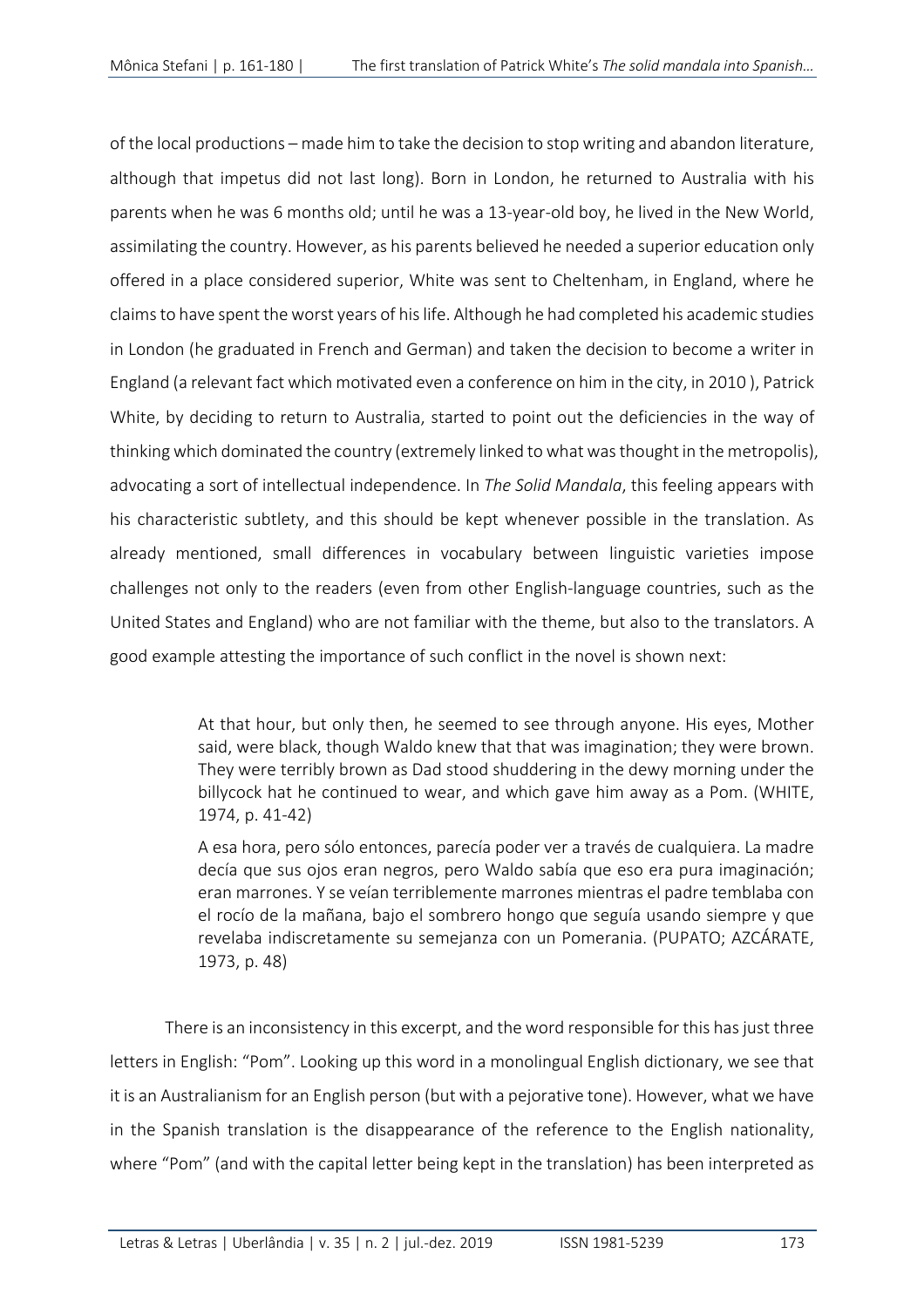a reduction of "pomerania" in Spanish, which, like the Portuguese, refers to a person who was born in the Pomerania region – today part of Poland and Germany. The presence of the simple form "Inglés" (and with the capital letter) would get closer to what we expected and maintain the pertinence of the discussion (considering the comment was made by Waldo, the twin who, like his mother, tries to maintain the British values). According to the narrator: "Nothing annoyed their mother more than what she called a 'sloppy Australian vocabulary'" (WHITE, 1974, p. 98). In Spanish, we have: "Nada molestaba más a su madre que lo que ella llamaba ese "chapucero vocabulario australiano"" (PUPATO; AZCÁRATE, 1973, p. 115).

Waldo is the one who has the longest chapter, and he exudes his hatred in relation to the ones around him and all humanity. If we admit he is part of a sort of British conspiracy with his mother, it is a fact that he despises and tries to dissect the speech of others, mainly Arthur's, who is not ashamed of admitting that he speaks Australian and is understood by his peers in his new place. For instance:

> 'I'm that tired,' Arthur used to say, laying his head on the desk, and making the noise as though he had constipation and was straining on the dunny.

> 'It isn't "that". It's just "tired",' Waldo used to say, ever so prim. (WHITE, 1974, p. 42)

> – Estoy así de cansado – acostumbraba a decir Arthur, recostando la cabeza sobre el pupitre y haciendo un ruido como si tuviera estreñimiento y debiera hacer fuerza.

> – No se dice "así de". Se dice sólo "cansado" – decía Waldo, más puntilloso que nunca. (PUPATO; AZCÁRATE, 1973, p. 48)

In this excerpt, the option chosen in Spanish for Arthur's lack of English correctness keeps the meaning of the original, without problems. However, we see that by deleting (or somehow smoothing) what comes next reminds us of the probable rigidity (or the practice of putting something which does not sound offensive) characteristic of the Franco dictatorship, and maybe it would not be proper to insert what is actually there: "hacer fuerza en el retrete".

As for the expression "Home", used so many times to refer to the metropolis, we see that the options in the translations are almost always to simply replace with "Inglaterra", as we verify in the following excerpt: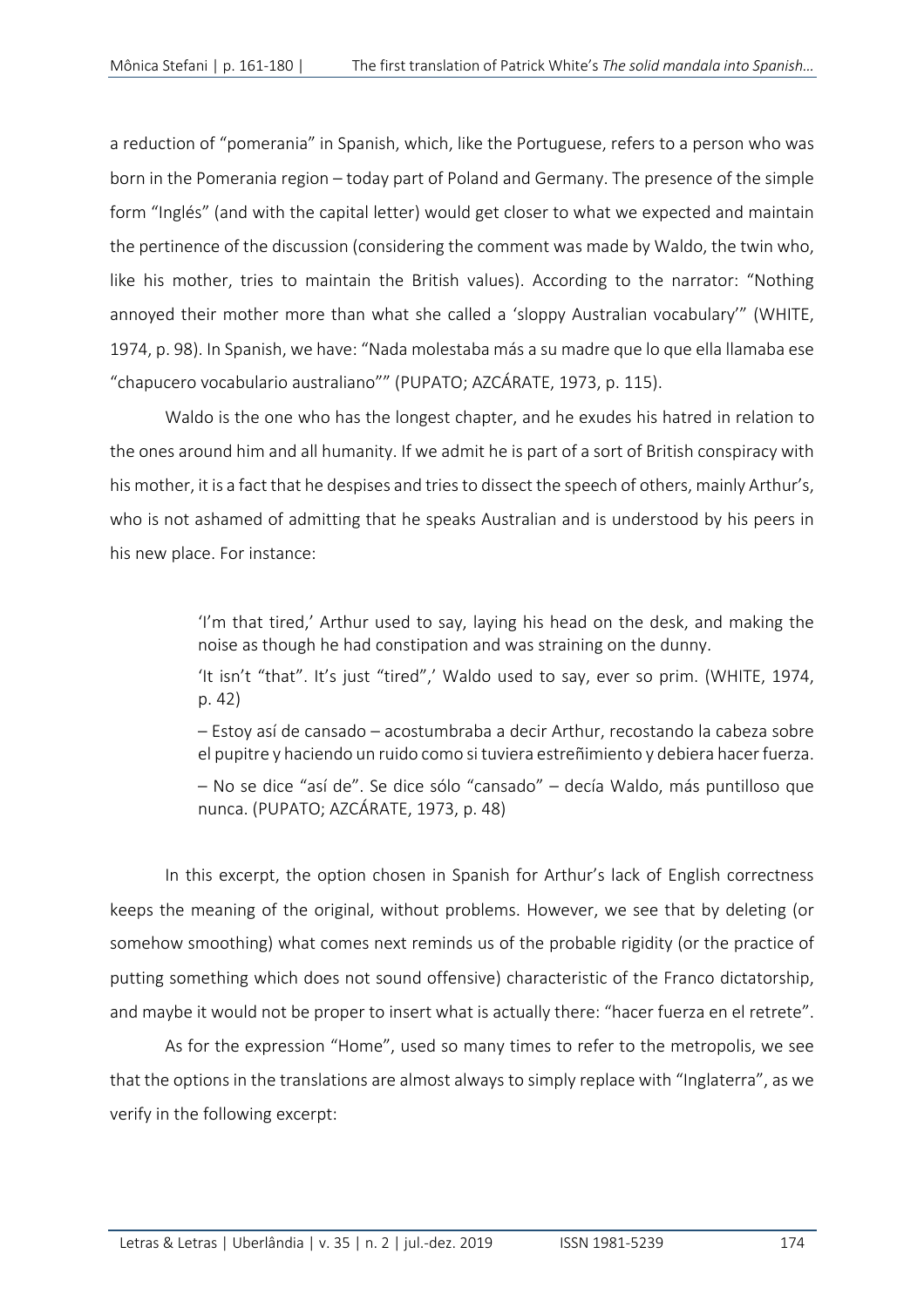'You're a funny pair,' said the woman at Barranugli when she brought in the big brown teapot. 'Are there many others like you at Home?' (WHITE, 1974, p. 218)

– Buena pareja sois vosotros – dijo la mujer de Barranugli mientras traía la gran tetera marrón –. ¿Hay muchos otros así en Inglaterra? (PUPATO; AZCÁRATE, 1973, p. 255)

The difficulty in this part might seem inoffensive, or irrelevant, but to think that simply replacing "Home" with "Inglaterra" sorts out all the problems is not something easily acceptable by a translator dealing with Patrick White's oeuvre (and the theme Britishness vs. Australianness being addressed). There is a whole socio-historical context to be studied. Then the question arises: which would be the best equivalent: Great Britain (Gran Bretaña), England (Inglaterra), United Kingdom (Reino Unido)? All these details need consideration at the time of the translation, and each form will have social implications. In Paulo Henriques Britto's translation of *Voss* (1985) into Brazilian Portuguese, for instance, the occurrences of "Home" were translated as "Inglaterra". So, it seems a point taken for granted in the discussion.

Another challenge appears in the following sentence, with Mr Allwright's Australian speech:

> 'Young fullers,' he pronounced the 'fell-' to rhyme with 'gull', 'young fullers,' he said, 'are a bit too sharp. Too much imagination could get them into trouble' (WHITE, 1974, p. 223).

> – Los jóvenes – dijo – son demasiados listos. Demasiada imaginación podría acarrearles problemas. (PUPATO; AZCÁRATE, 1973, p. 260)

Actually, the difficulty in dealing with the narrator's comment was deleted in the translation, after all, this omission would be noted only by a very special reader, who would take his/her time to make this contrastive reading. Notwithstanding, it was perfectly possible to try to work with some aspect of the way the character speaks in Spanish (for instance, he pronounced "los jóvenes" in a distinct way), so that the idea would be kept in the translation, albeit the impossibility of equivalence in terms of meaning. Also, we see that there is a repetition of "young fullers" after the narrator's apposition, maybe to confirm Mr Allwright's way of speaking. "Fullers", already being a colloquial form, would probably require an informal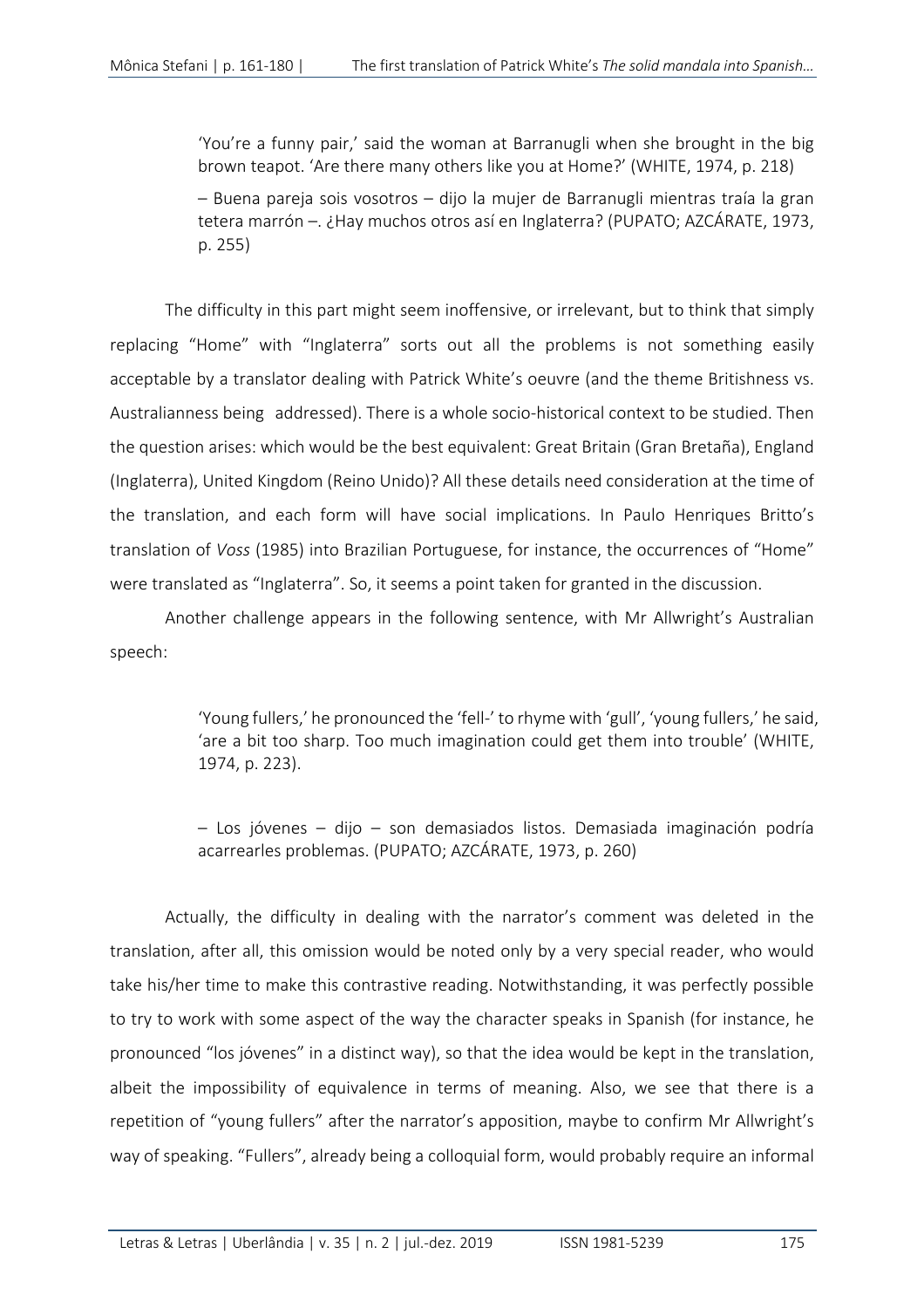equivalent in Spanish, to keep the character's level of informality (if we consider only this version, it seems that Mr Allwright is a person with a standard way of speaking).

### 5 *Las esferas del mandala*: intertextuality

One of the interesting aspects of Patrick White's novel is the integration between literature and the life of ordinary characters in a suburb of Sydney. The insertion of a character (Waldo) working at the Library already functions as a backdrop to the discussion about the importance that literature should have in one's life (and the irony, by making Arthur, the character considered mentally retarded, the one who pursues not only the physical contact with the books, but also their actual understanding).

In this context, the presence of intertextual references, mainly by the mention of the titles of the books, is something which enriches our understanding of the characters, after all, "you are what you read". Thus, this would be one more issue in the translation: must the titles without a translation into the respective language be translated, or remain in English? We observe that the strategy in Spanish was to translate all the titles:

> But they were proud of Waldo. While remaining weak at Maths, he carried off prizes for other subjects. He had Idylls of the King, and Travels with a Donkey, and Tacitus in 2 vols. He even read them. (WHITE, 1974, p. 80-81)

> Pero estaban orgullosos de Waldo. Si bien seguía flojo en Matemáticas, se llevaba las palmas en las demás asignaturas. Tenía Los idilios del rey, Viajando con un burro y dos volúmenes de Tácito. Incluso los leía. (PUPATO; AZCÁRATE, 1973, p. 94)

The songs played at the piano by Dulcie, as well as the ones sung by Waldo, had their titles translated, as in the following: "And did when she heard the titles. He sang them In the Gloaming, The Tide Will Turn, and Singing Voices, Marching Feet" (WHITE, 1974, p. 137) appears as: "Y así lo hizo después de oír los títulos. Waldo les cantó Al anochecer, Volverá la marea y Voces que cantan, pies que marchan" (PUPATO; AZCÁRATE, 1973, p. 160). Another point, also related to titles, refers to the novel Waldo was supposedly writing. In the original, we have *Tiresias, a Youngish Man*, which appears to be a reference to James Joyce's *The Portrait of the Artist as a Young Man* (and the ironic tone would apparently be in the suffix "ish"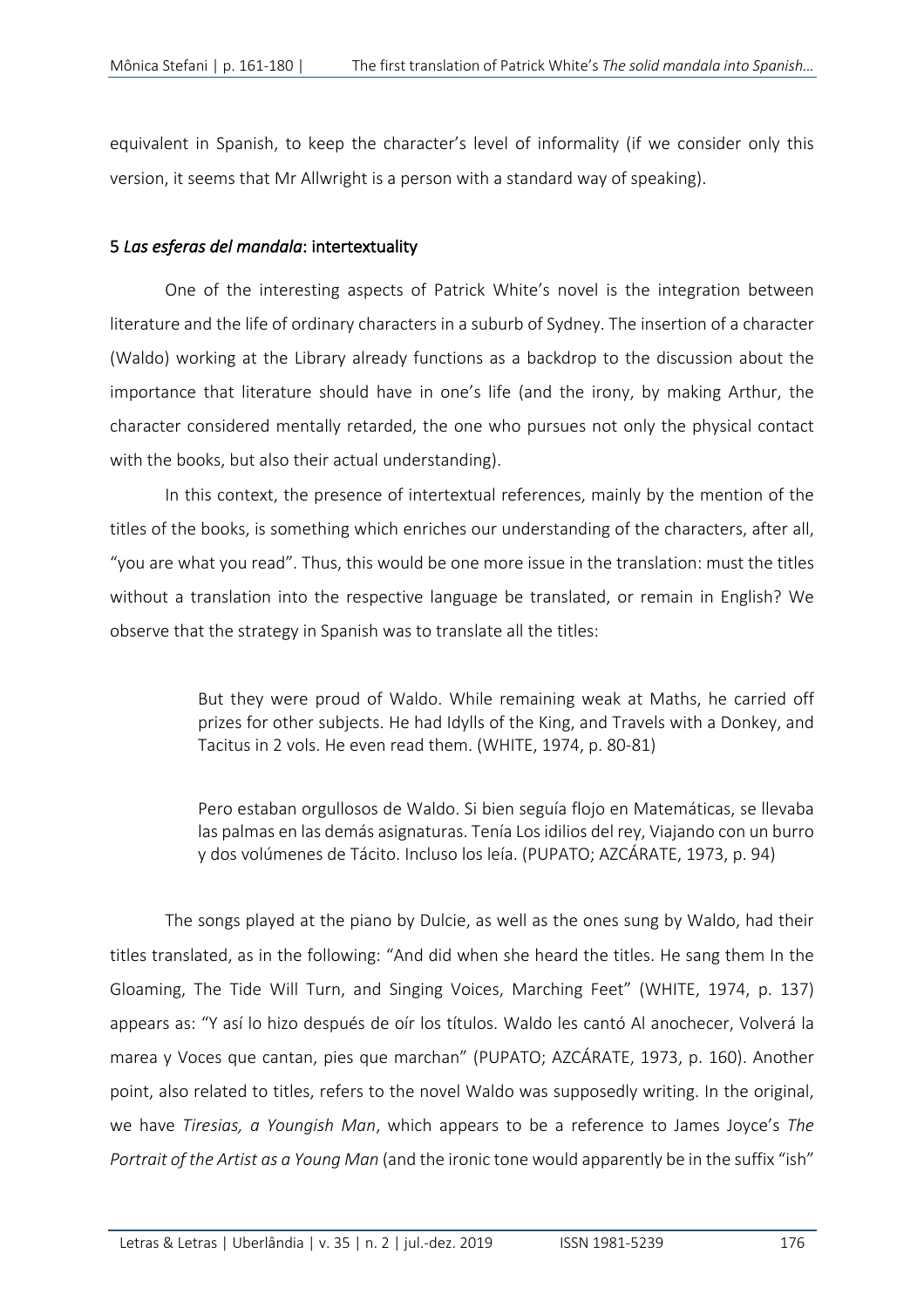in "youngish"). At any rate, the translation into Spanish is just "Tiresias, un joven" (PUPATO; AZCÁRATE, 1973, p. 203). We would question if there is not any way to keep the suffix, and the possibilities in Spanish are interesting: ito, cillo, nito (albeit they are for diminutives). An excerpt which appears in the novel is a stanza of Alfred Lord Tennyson's poem entitled *Fatima*. The translators' option was to translate it:

> In my dry brain my spirit soon, Down-deepening from swoon to swoon, Faints like a dazzled morning moon.

The wind sounds like a silver wire, And from beyond the noon a fire Is pour'd upon the hills, and nigher The skies stoop down in their desire... (WHITE, 1974, p. 121-122)

*En mi mente seca mi espíritu pronto Ahondando entre desmayo y desmayo Desfallece como la encandilada luna en la mañana*

*El viento suena como un alambre de plata Y desde el más allá del mediodía un fuego Se derrama sobre las colinas, y más cerca Los cielos se inclinan con deseo*... (PUPATO; AZCÁRATE, 1973, p. 142)

The entire stanza appears in italics in the Spanish version. We believe this must be a translation of the poem made by the translators, otherwise, there would have been some indication of the authorship of the version used as an intertextual reference (at least that would be the ethical procedure to be adopted). The climax of the novel has to do with the religious aspect and, in a way, the following excerpt, the scene at the library extracted from the chapter "Arthur", shows an engrossing intertextual possibility to be pondered in the translation into Spanish:

> 'Afraid,' Arthur was saying, and now he did begin to feel a kind of terror rising in him. 'Like our father. I mean Dad. Not the one they pray to. But Dad putting Dostoyesvky on the fire.' (WHITE, 1974, p. 284)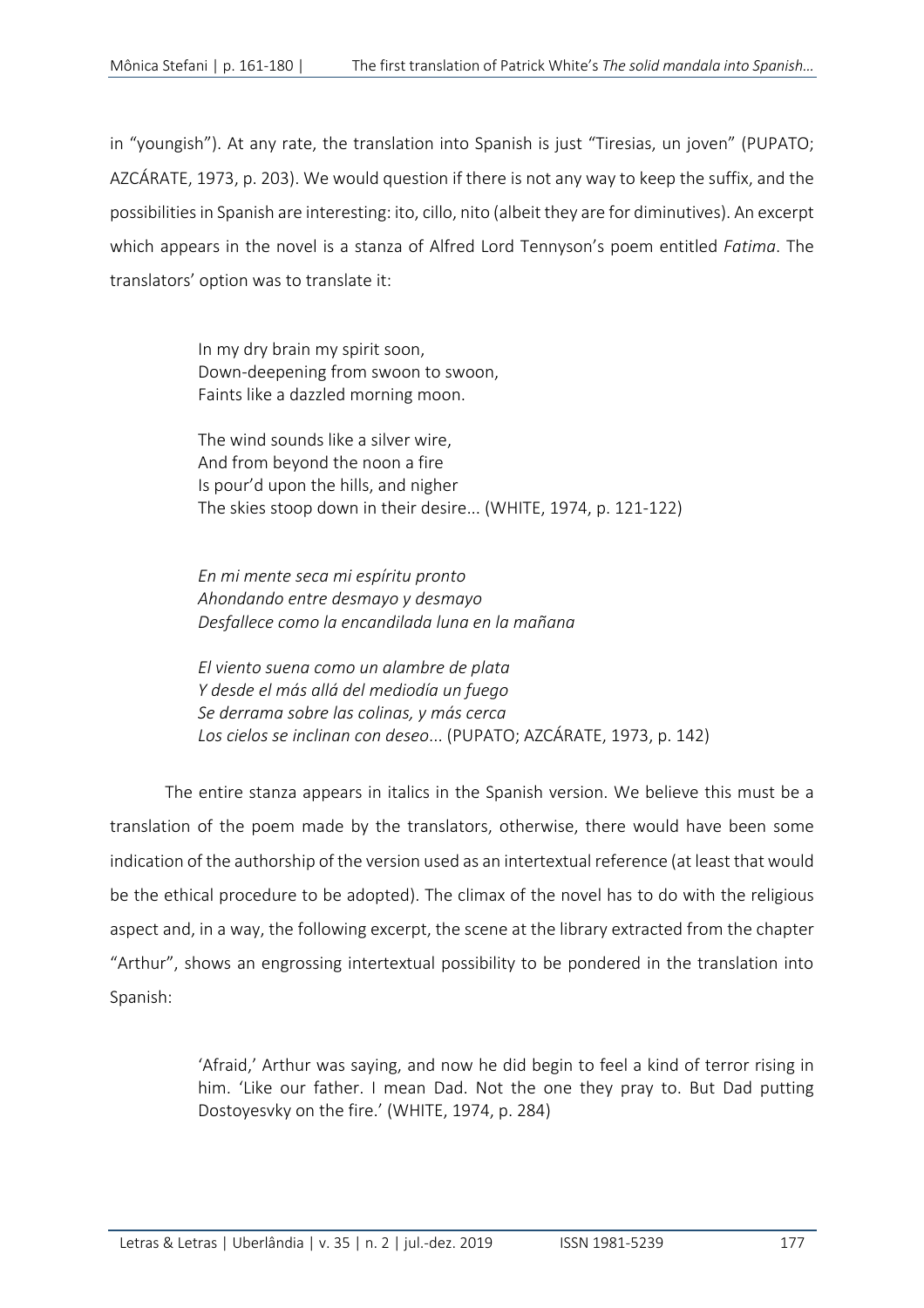– Temerosos – decía Arthur, y ahora comenzaba a sentir que una especie de terror se alzaba en él –. Como nuestro padre. Me refiero a papá. No a ése al que le reza la gente, sino a papá echando al fuego a Dostoievsk.i (PUPATO; AZCÁRATE, 1973, p. 330)

The translation in this excerpt is interesting: "our father" demands Arthur's complementation in the discourse, because without such complement, Waldo might interpret it as the prayer, which coincides with the beginning of The Lord's Prayer (in this case, "our father"), since, when he hears that, he cannot distinguish the capital letters. In Spanish, we have as the beginning of the Lord's Prayer "padre nuestro". To account for this possibility, the inversion "nuestro padre" would recall more the religious meaning associated to the excerpt (much more so considering the focus of the discussion between the twin brothers over The Brothers Karamazov). Thus, the importance of such intertextual evocation: it is vital to bring to the discourse the Christian prayer, which arrives precisely in Arthur's discourse after his pursuit for spirituality and totality.

## 6 Conclusion

This paper sought to engender interesting ideas to help future translators of *The Solid Mandala* into other languages. Indeed, before concluding that the translation briefly analysed here is not good, lacks research or is not considered readable, we must take into account the context of the publication. If the copyrights for the translation were acquired in 1972, and the launch of the novel happened in December 1973, we can recognize that the work, involving two professionals, certainly was made in haste (precisely considering Patrick White's Nobel award in that year). Also, we have to remember that the translator's activity was quite precarious at that time, with limited research resources (vis-a-vis today).

Nobel Prize winner J. M. Coetzee has been often mentioned as the most influential intellectual of our times. Given this praiseworthy respectability, the disclosure of his private library (following what Jorge Luis Borges started prior to his death, in 1986) might be seen here as a privileged reading advice to other people. Having a brief look at its contents, many titles immediately evidence Coetzee's fine taste, and *The Solid Mandala* is part of the list. The cultural issues between Britishness vs. Australianness will require from the translator some kind of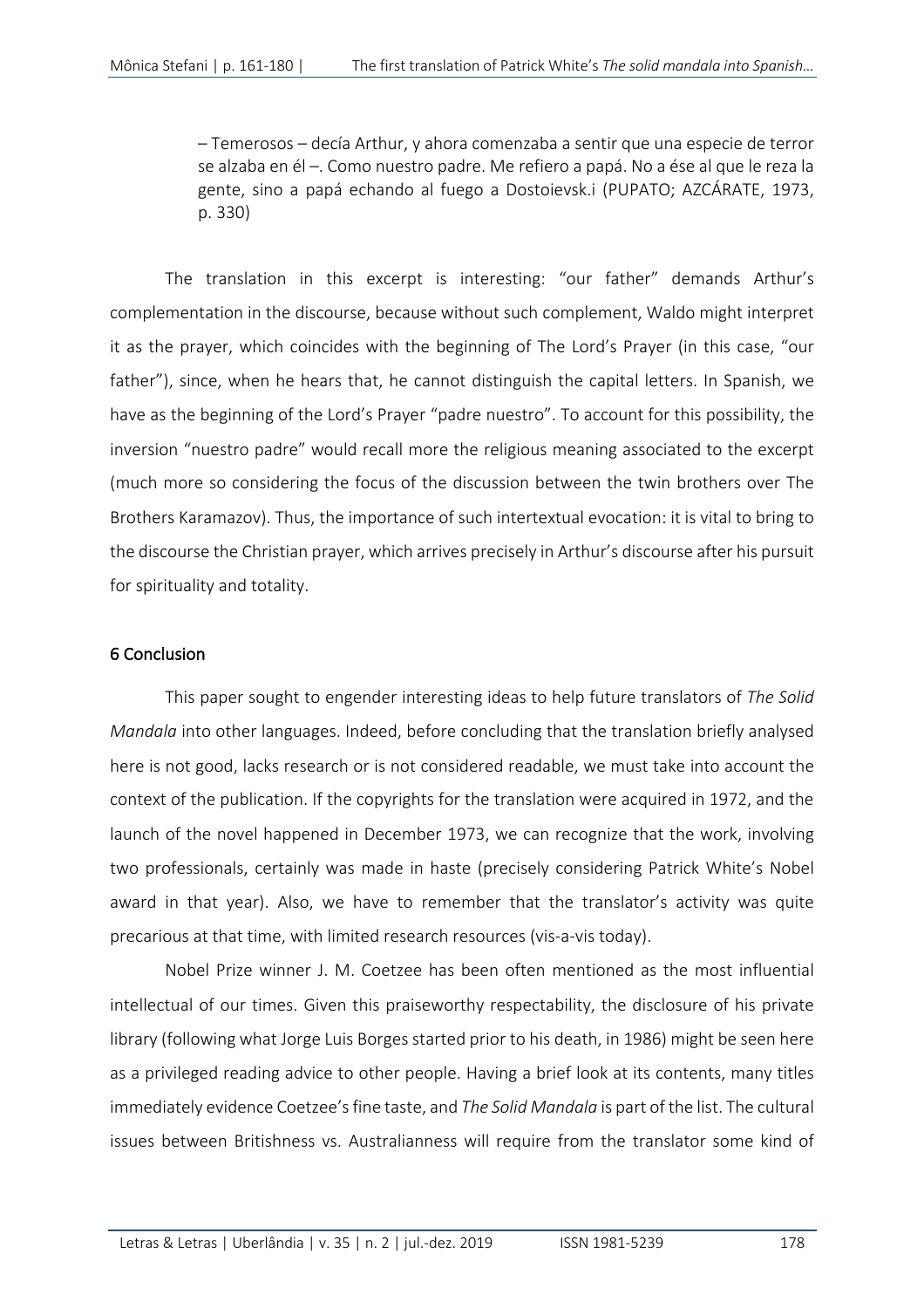explanation inevitable by means of footnotes, given the lack of contextual equivalence. However, the element to be highlighted is precisely the experience of the English Brown family in New World, that is, in the Australian territory. Therefore, the inclusion of elements closer to the reader's reality would not cause the strangeness intended and would prevent the foreign reader from following the reasoning proposed in the original.

Any translator feels less anxious when hearing comments coming from English readers about White's novels, accounting for their difficulty in understanding specific vocabulary, that is, the Australianisms. Thus, we go back to Paul Ricoeur's "work of mourning", to the feeling of failure when we cannot find a palatable equivalent, the sort of stiffness when we see that the effort to try to maintain what was detected as different does not work properly. Footnotes save the translator, by giving him/her some breath of life, a possibility to defend his/her dignity. It is a valuable experience to get in contact with a Patrick White novel translated into a Latin language. The translation flows and, overall, the elements which make *The Solid Mandala* one of his best novels are there<sup>8</sup>. Indeed, the plot was not compromised, and the story will be read and understood and, hopefully, widespread and debated in the same way. That is, if the reader in Spanish does not have access to this brief contrastive reading, his/her reception of the novel will not be considerably affected. The name chosen by El Hilo de Ariadna for the task was Elena Marengo, who counted on J. M. Coetzee's help to dispel her doubts. However, we still question the fact that the Argentinian publishing-house has used J. M. Coetzee as the resource/reference to sort out potential Australian challenges found in the original. We dare to say that the relation highlighted in this paper, between Britishness vs. Australianness, cannot be answered solely by him, even though he is familiar with the matter and an important interlocutor between writers in the Southern Hemisphere and the ones in the Northern Hemisphere. This analysis stems from the maturing of the field of Translation Studies in recent years in the Southern Hemisphere. This proves that qualified and well-founded discussions have been praised and motivated, rather than ordinary and shallow criticisms (like the ones still

<sup>8</sup> The editor of the translated novel into Spanish, Mónica Herrero, said: "Justamente, con el caso de *The Solid Mandala*, la traducción existente es muy buena, la hizo Azcárate, aunque por momentos está un poco antigua. No obstante, nos hubiera gustado conseguirla y trabajar con el traductor. Lamentablemente, no fue posible y, por cuestiones de tiempo, decidimos buscar una traductora de nuestra entera confianza que encarara el trabajo" (HERRERO, 2014).